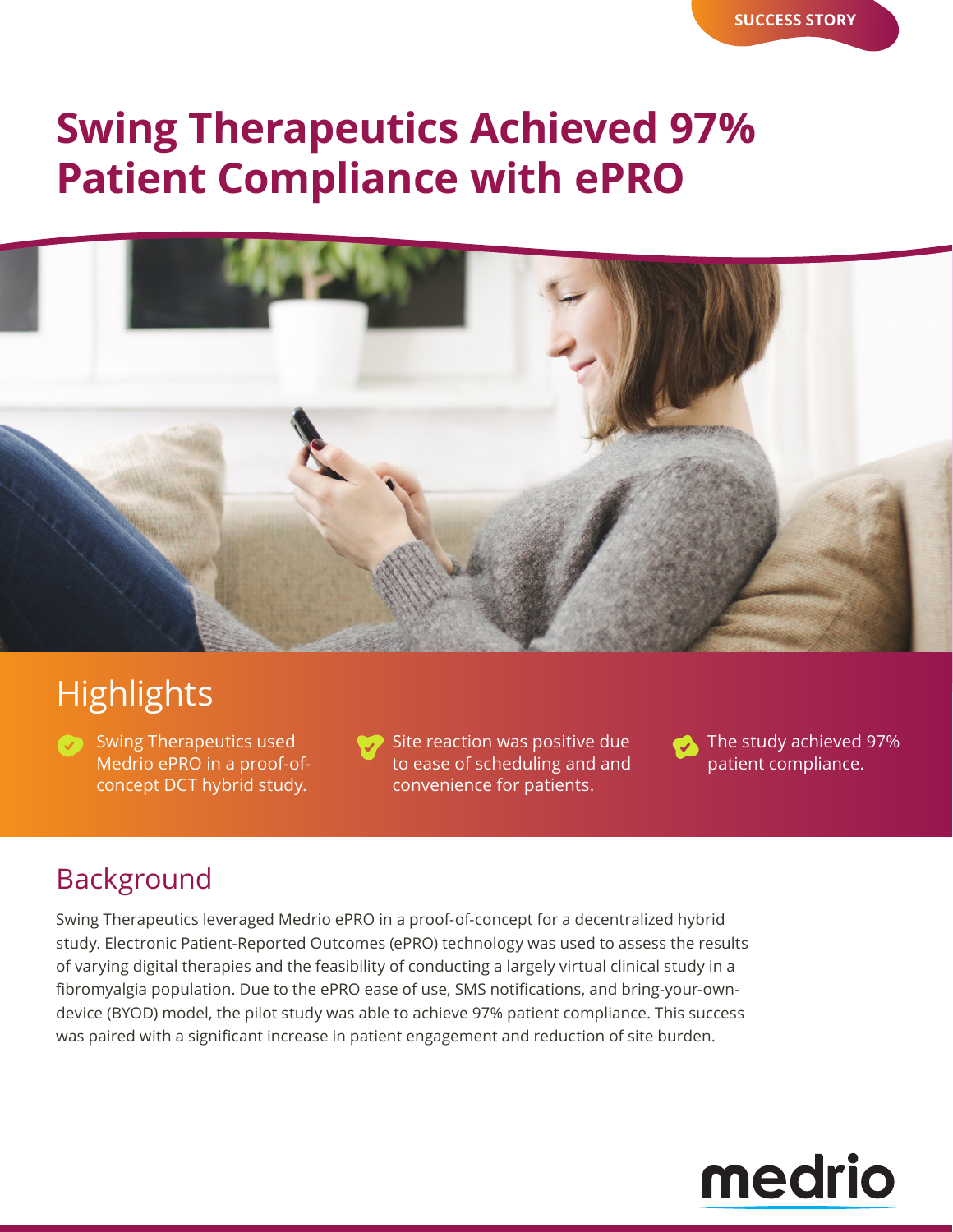Swing Therapeutics creates evidence backed digital treatments to help people with chronic conditions live their best lives. By investing in technology that patients and sites prefer, they are putting that mission into practice.

- $\bullet$  Feasibility of conducting a largely virtual trial
- <sup>O</sup> Patient compliance in a remote setting
- Site preparedness and training

### Why Medrio:

- BYOD ePRO model
- $\odot$  SMS and email alerts
- **•** Flexible workflows that support remote and in-clinic data collection

#### The Results:

- <sup>O</sup> 97% patient compliance
- **•** Increased site productivity
- **•** Increased patient engagement

**We chose a bring-your-owndevice model because we wanted patients to be able to use the phone that they use every day for their digital treatment to ensure that it was always accessible."**

> *– Nicolette Vega, Clinical Project Manager at Swing Therapeutics*

### Challenges: The Details

Swing Therapeutics was looking to see if a remote trial would be feasible for patients and sites. To be successful they would have to test new technologies and determined that a BYOD (bring-your-own device) approach for ePRO (Electronic Patient-Reported Outcomes) and the option for telehealth site visits would be their best path forward.

## Why BYOD?

In this proof-of-concept, observational study participants were submitting data over the course of 12-14 weeks (inclusive of screening). Electronic Patient-Reported Outcomes (ePRO) were collected weekly, as well as additional assessments at weeks 4, 8, and 12. The hybrid study consisted of a single in-clinic visit with additional visits conducted primarily remotely. All ePROs were collected remotely with the device of their choosing. In order to remind patients to report electronically, Swing Therapeutics utilized Medrio ePRO's alerting function through email and SMS texting.

"We chose a bring-your-own-device model because we wanted patients to be able to use the phone that they use every day for their digital treatment to ensure that it was always accessible," explained Nicolette Vega, Clinical Project Manager at Swing Therapeutics. "Most people own smartphones now, and the digital therapy application could be installed on any recent smartphone."